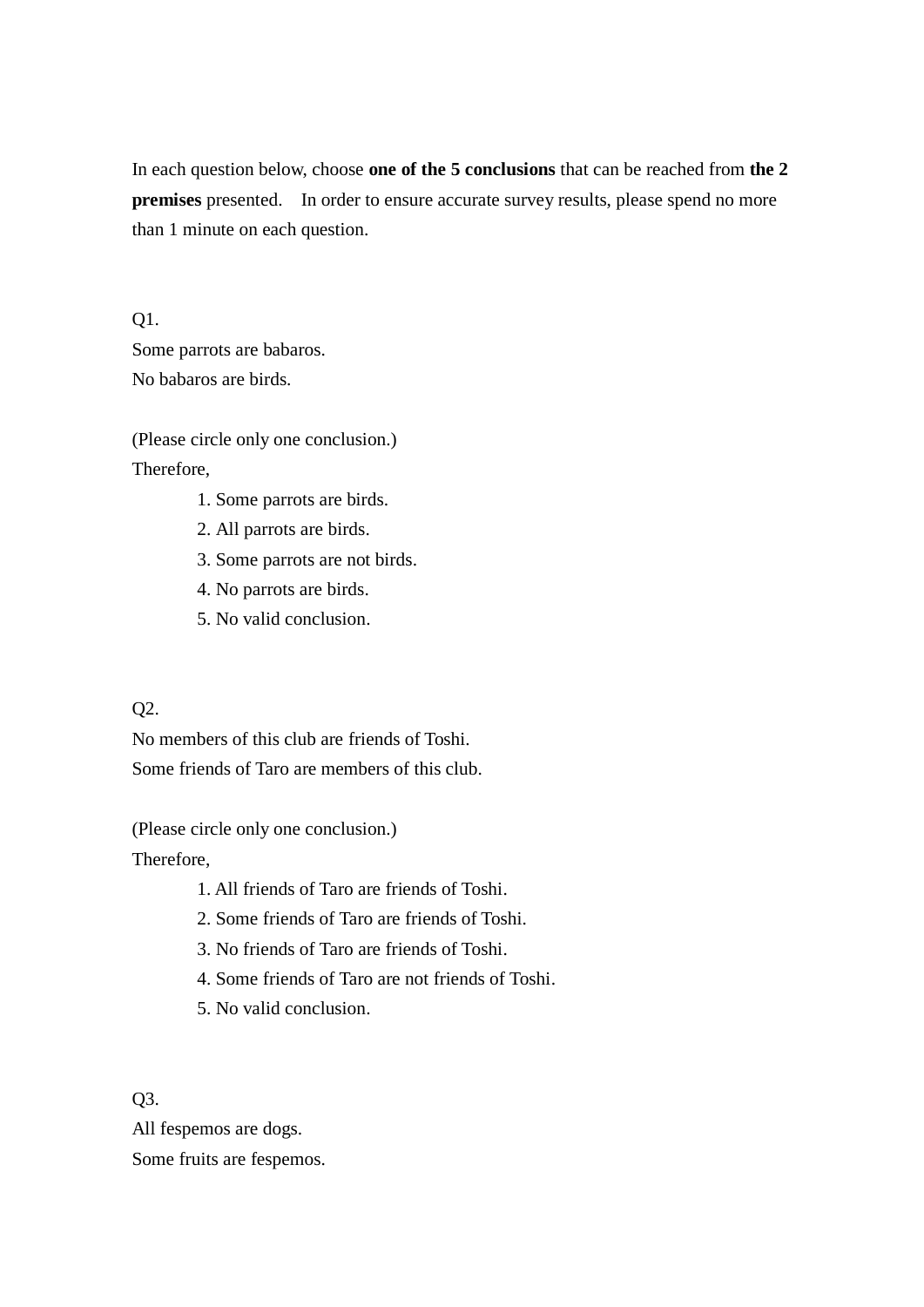(Please circle only one conclusion.) Therefore,

- 1. Some fruits are not dogs.
- 2. Some fruits are dogs.
- 3. No fruits are dogs.
- 4. All fruits are dogs.
- 5. No valid conclusion.

Q4.

No dimarios are crows. All birds are dimarios.

(Please circle only one conclusion.) Therefore,

- 1. No crows are birds.
- 2. Some crows are not birds.
- 3. All crows are birds.
- 4. Some crows are birds.
- 5. No valid conclusion.

Q5.

All celarentos are birds. Some dogs are celarentos.

(Please circle only one conclusion.) Therefore,

- 1. No birds are dogs.
- 2. All birds are dogs.
- 3. Some birds are dogs.
- 4. Some birds are not dogs.
- 5. No valid conclusion.